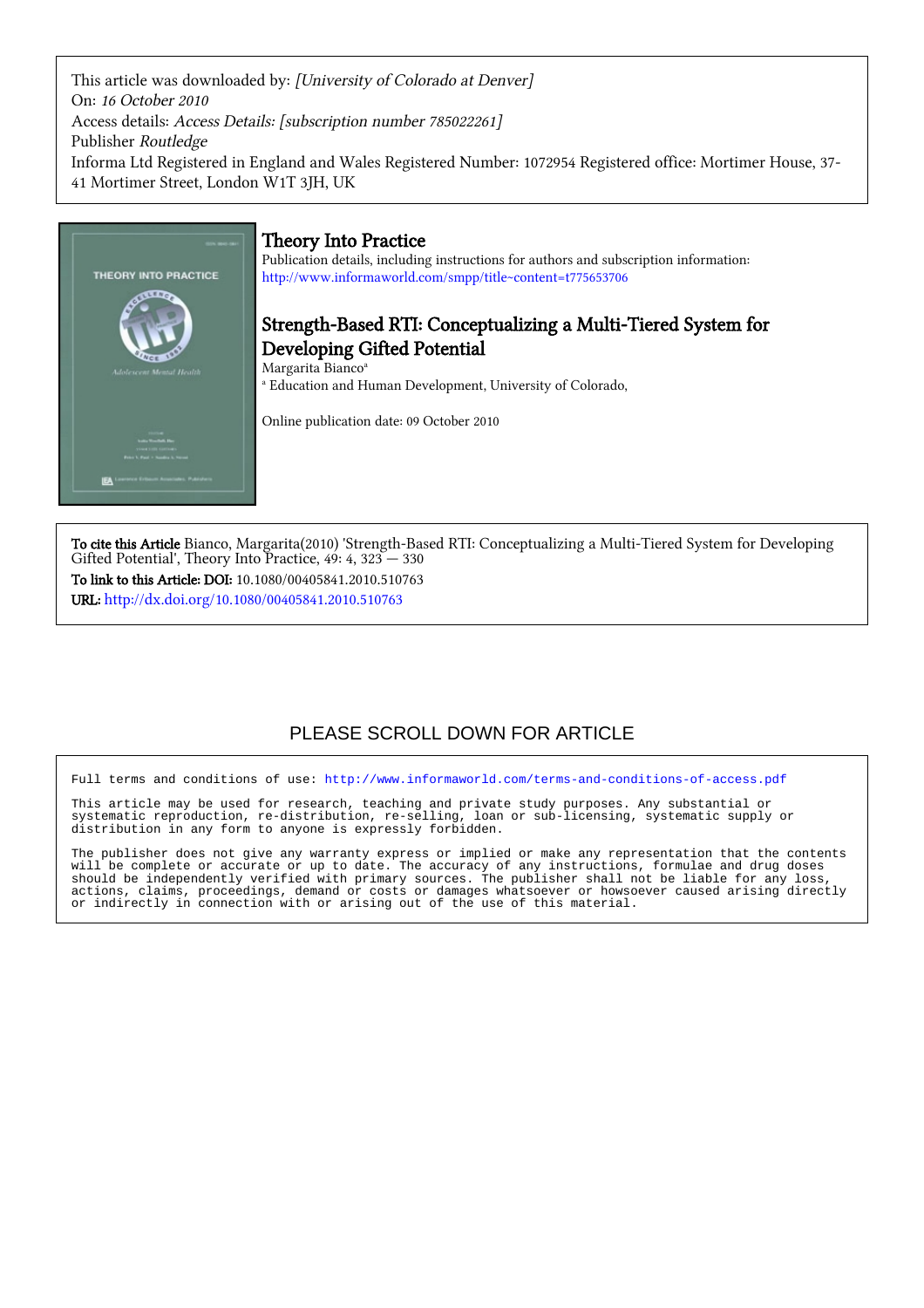

Margarita Bianco

# Strength-Based RTI: Conceptualizing a Multi-Tiered System for Developing Gifted Potential

This article explores the possibilities of a strength-based Response to Intervention (RTI) model for developing and identifying gifted potential. Although much has been written about the promises and challenges of RTI in recent years, the utility of RTI for meeting the needs of gifted learners has not been fully explored. This article seeks to address this void by examining RTI's potential to meet the unique learning needs of gifted and talented students, discuss challenges teachers might face, and invite gifted education

advocates and researchers to explore and expand on this dialogue.

**A RECENT POSITION PAPER ON Response to**<br>**A** Intervention (RTI), issued by the Council RECENT POSITION PAPER ON Response to for Exceptional Children (CEC; 2007), specifically addressed the needs of gifted children with disabilities; by doing so it opened the door for gifted education to be part of the RTI dialogue. The recognition that the educational needs of twice-exceptional learners must be addressed by "access to a challenging and accelerated curriculum, while also addressing the unique needs of their disability" (CEC, 2007, p. 2) invites educators, researchers, and advocates of the gifted to explore how RTI can be conceptualized not only to meet the needs of gifted students with disabilities, but all potentially gifted learners. In

Margarita Bianco is an assistant professor in Education and Human Development at the University of Colorado.

Correspondence should be addressed to Professor Margarita Bianco, University of Colorado Denver, Campus Box A005/106, Lawrence Street Center, Room 639, Education and Human Development, Denver, CO 80217. E-mail: Margarita.Bianco@UCDenver. edu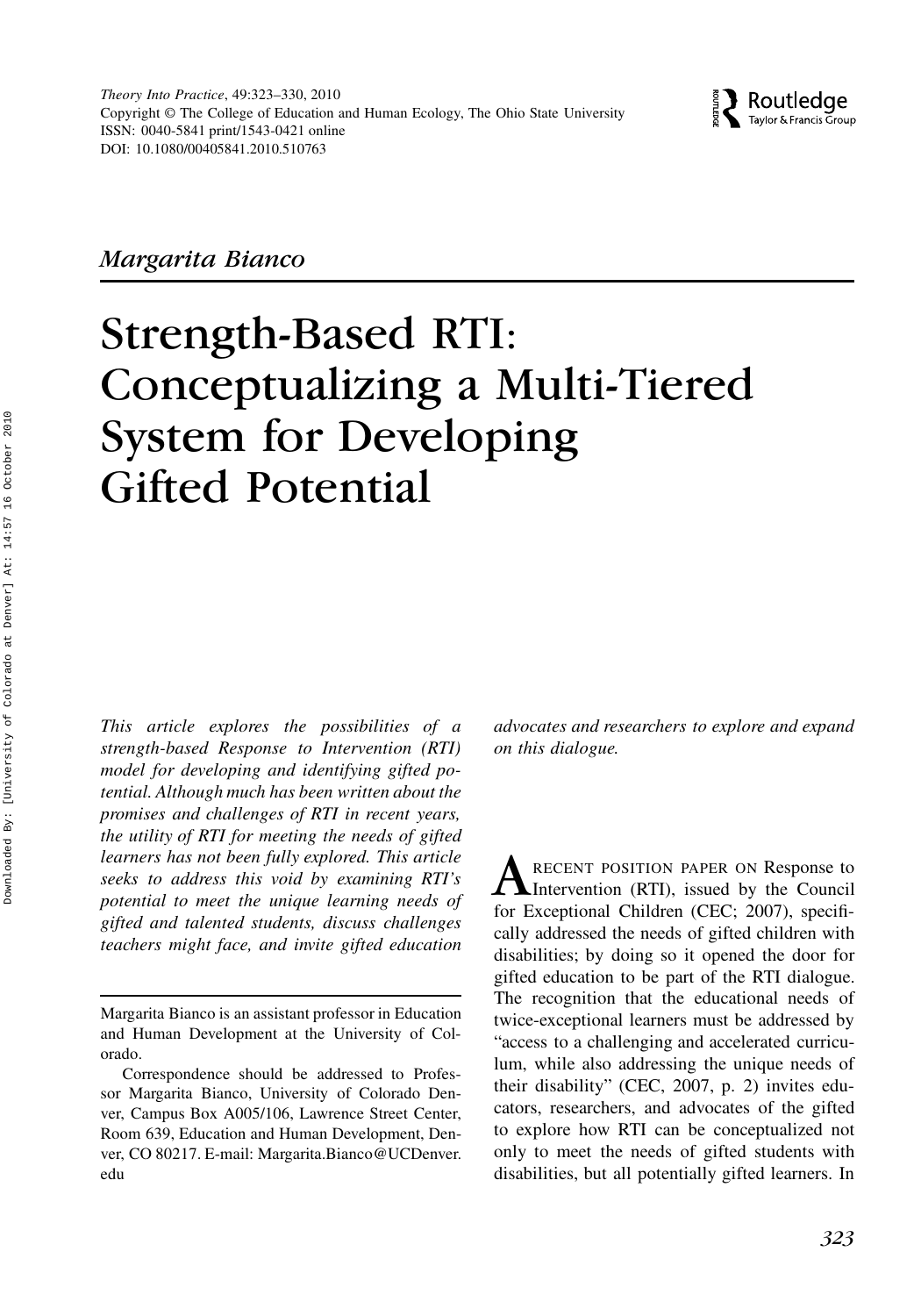fact, The Association for the Gifted, a division of CEC (CEC-TAG), reiterated this in their recent position statement by recognizing the potential of an RTI framework for gifted learners.

The Response to Intervention model be expanded in its implementation to include the needs of gifted children. The use of the RTI framework for gifted students would support advanced learning needs of children in terms of a faster paced, more complex, greater depth and/or breadth with respect to their curriculum and instruction. (Council for Exceptional Children, the Association for Gifted, 2009, p. 1)

All gifted children, including those from underrepresented gifted populations (e.g., students with disabilities, racially, culturally and linguistically diverse learners, children living in poverty), must be considered as we conceptualize the possibilities of a strength-based RTI model for developing and identifying gifted potential. Although RTI is an emerging practice that is implemented in a variety of ways, the general framework revolves around a collaborative, multitiered, problem-solving and intervention process designed to help struggling learners placed at risk of school failure. How then can we shift our conception of RTI from one that is exclusively focused on students' perceived deficits and helping students at risk, to include a culturally sensitive, strength-based system, designed to identify and nurture students' potential giftedness? What would Tier 1 look like for a gifted student with learning disabilities? What would Tier 2 look like for a gifted English language learner? What would Tier 3 look like for a highly gifted 9-year-old? How can we conceptualize a fluid and flexible tiered system of supports so that students can simultaneously access interventions that support their learning challenges while also nurturing their potential giftedness? These are just a few of the important questions to consider as we begin to conceptualize RTI as a multitiered system for developing gifted potential.

Much has been written about RTI over the last few years, however, to date, very little has been written about exploring the possibilities of how RTI can meet the needs of gifted and talented learners. This article seeks to address this void by examining RTI's potential to meet the unique learning needs of gifted and talented students and explore what challenges we might face.

Gifted education is in poor health. As a field, gifted education is, and has been, faced with numerous challenges, besieged with criticisms, and rife with inequities. Gifted programs and their advocates have been called elitist, and the legitimacy of special services for gifted learners has been questioned and criticized (Sapon-Shevin, 1994; 1996) Among the most significant and legitimate criticisms and concerns has been the continued and persistent underrepresentation of students of color and students with disabilities served in gifted programs (Bernal, 2002; Bianco, 2005; Bianco & Leech, in press; Ford, 1998; Ford, Grantham, & Whiting, 2008; Ford & Harris, 1999). Many would argue that longheld deficit ideologies and the social construction of difference are largely to blame. Ford and Grantham (2003) and Valdés (2003), among others, have suggested that deficit thinking and lack of teacher referral for gifted programs are key factors in the continued underrepresentation of diverse students in gifted programs. When teachers view students through a deficit lens, their perception becomes blurred; the focus is on what students cannot do. As a result, students' gifted abilities go unrecognized; consequently, they are not considered for gifted screening even when they meet or exceed school district's requirements. The racial, cultural, ethnic, and socioeconomic imbalances in how gifted students are identified and served in gifted programs continue to plague the field (Borland, 2005; Patton, 1997) and, according to Ford and Grantham (2003), "until deficit thinking becomes dynamic thinking, the unnecessary underrepresentation of diverse students in gifted education will continue" (p. 217). Clearly, something needs to change.

Borland (2005) called for a paradigm shift in gifted education with less (or no) focus on identifying or labeling students as gifted; Instead, he suggested, we should direct our efforts to providing students with culturally sensitive, differentiated curriculum that is guided by students'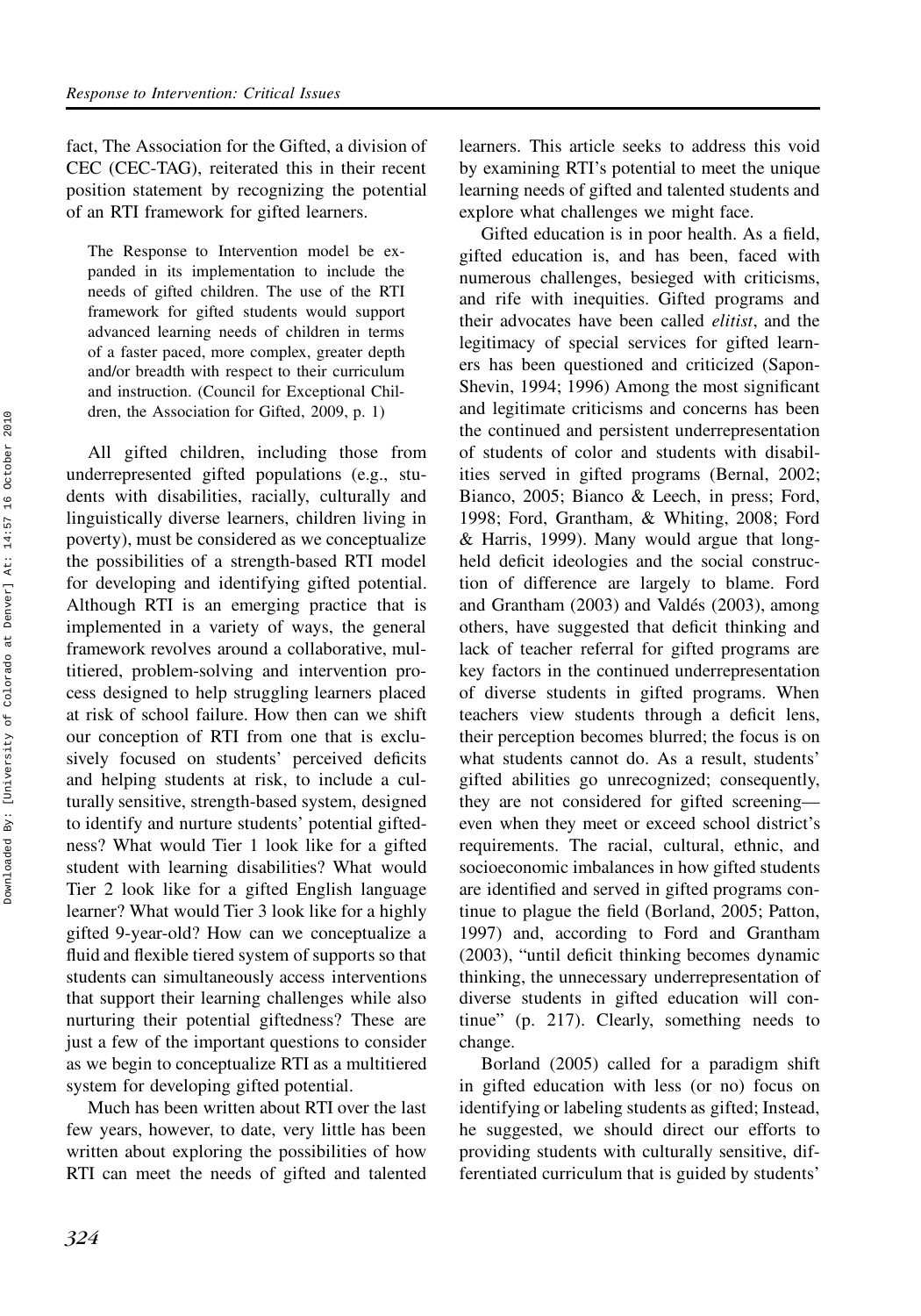educational needs. Perhaps Borland would agree that conceptualizing RTI as a culturally responsive, multi-tiered system for developing gifted potential has promise.

# A Possible RTI Model for Developing Gifted and Talented Potential

The following conceptualization of an RTI model for developing gifted/talented potential is presented as an invitation for dialogue and needed direction for research.

# Tier 1

Tier 1, a school's core curriculum, is a critical factor in developing a high quality RTI model for developing and identifying gifted and talented potential. The foundation of Tier 1 must be on culturally responsive, high quality curriculum and instruction that nurtures all children's capacity to learn and excel. The focus becomes providing multiple opportunities for students to explore, develop, and demonstrate their interests, strengths, and talents. In other words, in order to recognize students' advanced abilities, there must be opportunities for their potential to emerge (Gentry, 2009). This means that high-quality curriculum and instruction is intentionally designed to cultivate and ignite students' gifted potential. Tomlinson (2005) described high-quality curriculum and instruction as having several key components: (a) focuses on rich and profound ideas grounded in essential topics of the discipline; (b) guides students in understanding where, why, and how to use what they learn; (c) engages students affectively so they find pleasure in learning; (d) recognizes and accommodates for variation in students' learning styles and interests; (e) calls for students to solve meaningful problems, address issues, and create meaningful products; (f) leads students in their capacity as thinkers; and (g) is relevant to students' lives, including gender, culture, socioeconomic status, and exceptionality.

The success of Tier 1 in a RTI model for developing and identifying students' potential rests with the general education teacher's knowl-

edge, skills, and dispositions—and the supports in place to help preservice and inservice teachers develop them. The majority of gifted and talented students (whether they are identified or not) spend all or most of their day in the general education classroom with teachers who are unprepared to meet their needs (Starko, 2008). According to the State of the States in Gifted Education Report, 2008–2009 (NAGC), only five states require coursework in gifted education at the preservice level. Too few classroom teachers know how to recognize the characteristics of gifted learners (Bianco, 2005; Bianco & Leech, in press, Croft, 2003) or provide quality instruction for their advanced students; fewer still recognize the paradoxical nature of twice-exceptional students or how to meet the needs of culturally and linguistically diverse gifted learners. Fortunately, however, with the passage of the Higher Education Opportunity Act (2008), all teacher preparation programs will be required to include information pertaining to teaching gifted learners. According to Hughes and Rollins (2009), the National Association of Gifted Children (NAGC) is currently exploring the core knowledge, skills, and dispositions considered critical for general education teachers.

Another essential component of Tier 1 involves universal screening (NASDE, 2005). Universal screening, in this case, is used to identify those students who are achieving at high levels within the general education classroom. It is essential that whatever screening tools are used can not only capture students' strengths and advanced abilities across multiple domains, but they should also be culturally sensitive. Because most screening within traditional RTI models is based on grade level core curriculum, it will be important to consider including above-grade-level screening instruments, as well (Brown & Abernethy, 2009). Data from the universal screening will help teachers identify which students might need more intensive, strengthbased interventions. When advanced students have exceeded expected grade-level benchmarks or have demonstrated the need for more intensive interventions to advance their learning, a second tier of targeted interventions is necessary.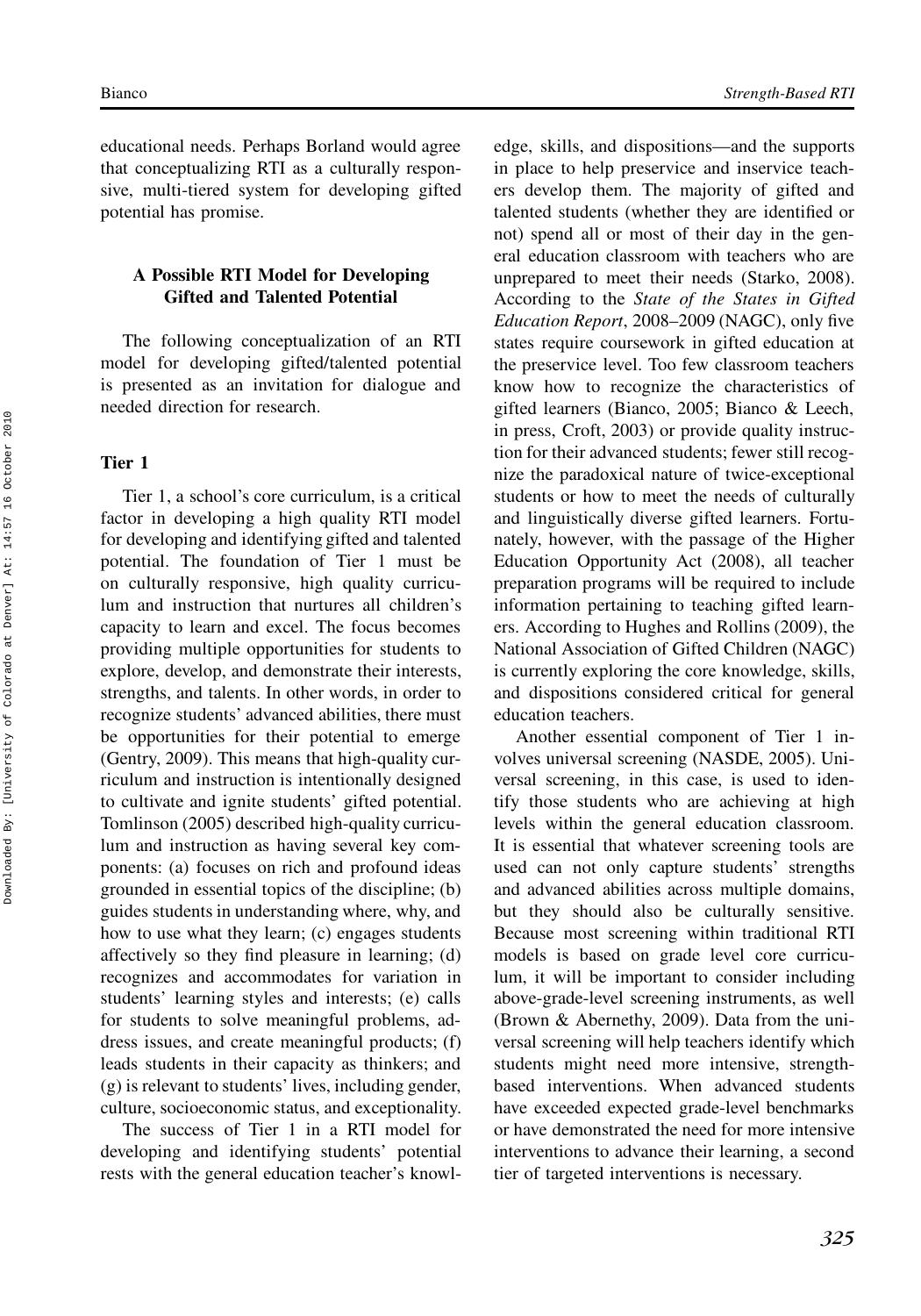#### Tier 2

Tier 2 interventions, offered in the general education classroom, are planned in collaboration with the general education teacher, the family, and the school or district's gifted education specialist. These interventions are designed so students receive differentiated instruction and enrichment opportunities to explore the core curriculum (at or above grade level) in greater depth or at an accelerated pace. According to Robinson, Shore, and Enerson (2007), "As much as 50% of the general curriculum can be eliminated for high-ability elementary students in the regular classroom with no differences in achievement test scores in reading, mathematics concepts and social studies" (p. 117). Beyond differentiated instruction and curriculum compacting, Tier 2 interventions may include outside resources by involving community members in the form of mentors or summer internships.

Planning Tier 2 interventions for twice exceptional learners or gifted English language learners requires a greater level of collaboration with other school specialists, such as the special education teacher or the ESL/bilingual education specialist. These students require dually differentiated curriculum—programming that considers the full range of students' abilities and learning challenges. Baum, Cooper, and Neu (2001) described dual differentiation as "meeting the needs of students who exhibit two contradictory sets of learning characteristics by creating a balance between nurturing strengths and compensating for learning deficits" (p. 481).

Interestingly, twice exceptional students or gifted English language learners may receive more than one set of targeted, Tier 2 interventions, one for helping them meet their need for accelerated learning (strength-based RTI model) and the other for supplemental instruction because adequate progress was not achieved at Tier 1. For example, a gifted English language learner who excels in mathematics, yet struggles with literacy, may receive strength-based, Tier 2 interventions consisting of curriculum compacting in her area of strength, while also receiving targeted Tier 2 interventions in reading instruction. When thinking about Tier 2 (or Tier 3) from each of these perspectives, the goals are distinctly different. On one hand, in a strengthbased RTI model, the goal is to continuously challenge the student by providing Tier 2 or Tier 3 interventions for an indefinite period of time. Conversely, the primary goal of Tier 2 in the traditional RTI model is to provide shortterm remedial interventions so that students who (based on progress monitoring data) respond to treatment can be reintegrated into the traditional curriculum. Students who continue to need support or who have not responded to treatment are referred for more intensive interventions (NASDE, 2005).

## Tier 3

Tier 3 interventions in a strength-based RTI model are warranted when high achieving students' needs require more than what can be offered by Tier 2 interventions. According to Hughes and Rollins (2009), the criteria for accessing Tier 3 interventions would need to be based on clearly established protocols. Coleman and Hughes (2009) suggested that, with parent involvement, formal nomination for gifted identification be considered at this level. Whether formal nomination occurs or not, Hughes and Rollins suggested three possible Tier 3 interventions for the advanced learners: (a) intensive acceleration such as grade skipping; (b) early advanced placement (AP) classes; or (c) early college entrance.

What might a strength-based RTI model look like in practice? The following example illustrates the potential RTI holds for nurturing gifted and talented abilities.

# Tier 1: Developing Gifted and Talented Potential in the General Education Classroom About Diego

Diego was one of several Spanish speaking English language learners in Mrs. Neil's fifth grade class. Mrs. Neil noticed that, despite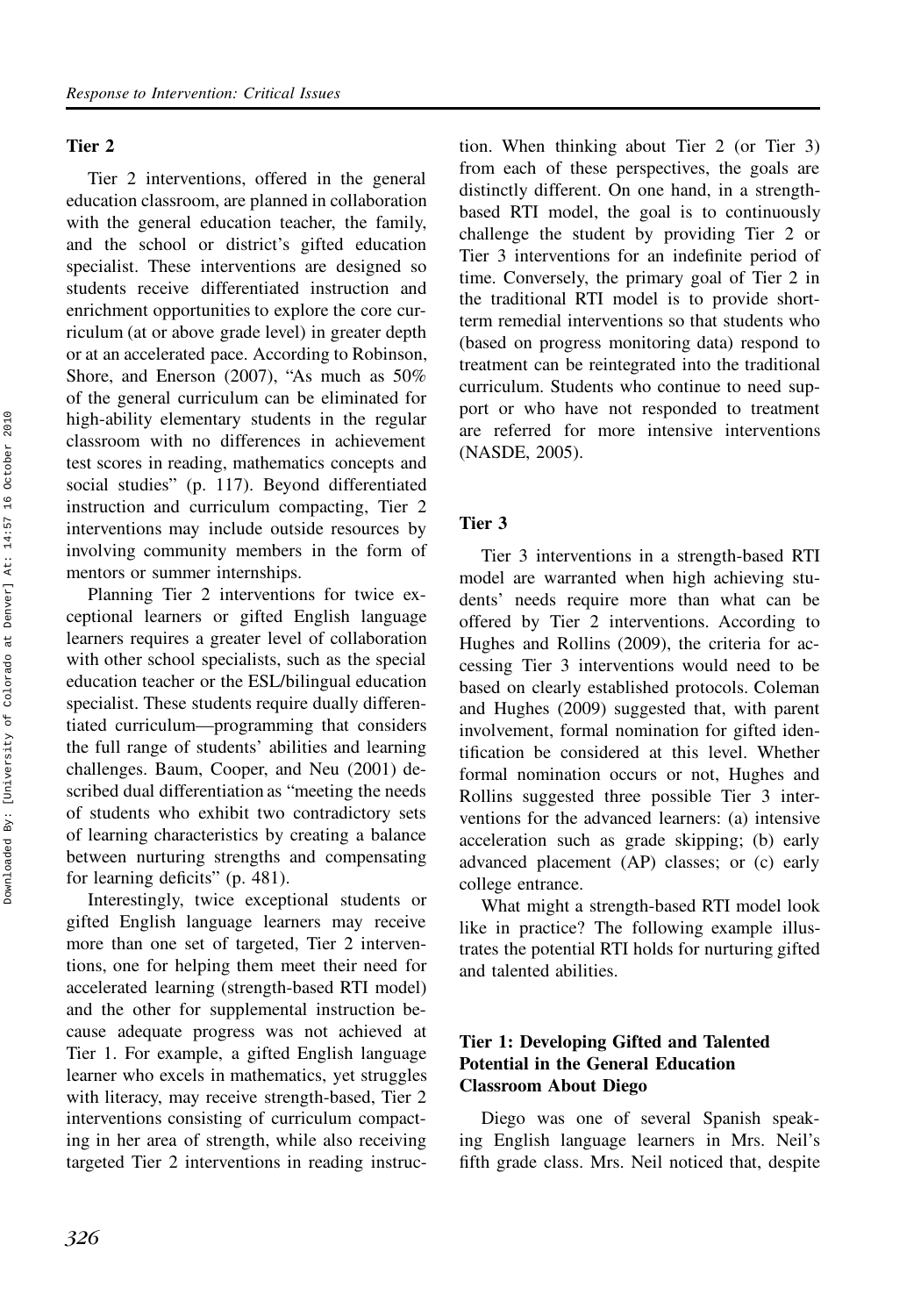Diego's emerging proficiency with the English language, his work was consistently creative and imaginative. Diego had an intense interest and strength with all things related to science. He was extremely knowledgeable in the areas of entomology and arachnology and can spend many hours creating detailed drawings of various insects and spiders. His interest with the subject inspired him to spend several weekends creating an illustrated book (written in Spanish and English) detailing what he observed in one of his documentary videos on arachnids. Diego preferred the company of adults, and enjoyed challenging teachers to test him by asking him anything about spiders! Diego also demonstrated artistic talent, excellent interpersonal skills, and learns most concepts rapidly. Diego's parents reported that he spent most evenings doing homework, reading, and writing or illustrating short stories about spiders in both English and Spanish.

#### The Classroom Context

Mrs. Neil was an experienced and imaginative teacher. Despite her school district's demands of focusing on the grade level content standards, she developed strategies to incorporate those standards within creative and engaging interdisciplinary thematic units. She was intentional in her approach to including multicultural perspectives and attends to the diversity in her class.

As Mrs. Neil planned her science unit built around the fifth grade content standards and corresponding benchmarks (Standard 3: Students know and understand the characteristics and structure of living things, the processes of life, and how living things interact with each other and their environment), she consulted with the school librarian to collect various resources for students. She also consulted with the ESL teacher to make sure she was providing the kinds of language supports her students need. She planned her thematic unit to include art, reading, creative writing, social studies, and technology. As part of her instructional planning, Mrs. Neil created a comprehensive menu of process and product options for her students to explore and choose from. She met with small groups of students to discuss their interest in standards-related topics for small group or individual projects and what options are available for their final products.

Diego chose to work independently and wanted to focus his project on spiders from around the world. Building on specified learning objectives, Diego would use books, maps, the Internet, and videos to research his project. His final product would be creating a visual display illustrating what he learned about various spiders and their habitats.

In this brief example, Mrs. Neil has incorporated many aspects of high quality curriculum and differentiated instruction that provides multiple opportunities for students to explore, develop, and demonstrate their interests, strengths, and talents. These key components represent Tomlinson's (2005) notion of quality instruction.

#### What Might Tier 2 Look Like for Diego?

Mrs. Neil recognized that Diego's sophisticated interest and performance is above grade level in science. Although she was an experienced and creative teacher, Mrs. Neil needed the guidance and resources of the gifted education teacher to develop strategies to keep Diego challenged and engaged. Along with Diego's parents, they met to discuss and plan how this can be accomplished through Tier 2 interventions. Diego's parents agree to plan frequent trips to the library and local science museums. The gifted education teacher suggested that they incorporate real world problems and authentic assessment into Diego's plan, as well as explore the possibility of finding an expert professional to act as Diego's mentor.

Diego, the resident expert on spiders, was aware that many young children fear spiders. With the help of his teachers, Diego would create a survey to learn what his peers knew and did not know about spiders, what they would like to know, and what specific fears they had. Diego would use his survey data to research and develop a presentation to clarify misconceptions,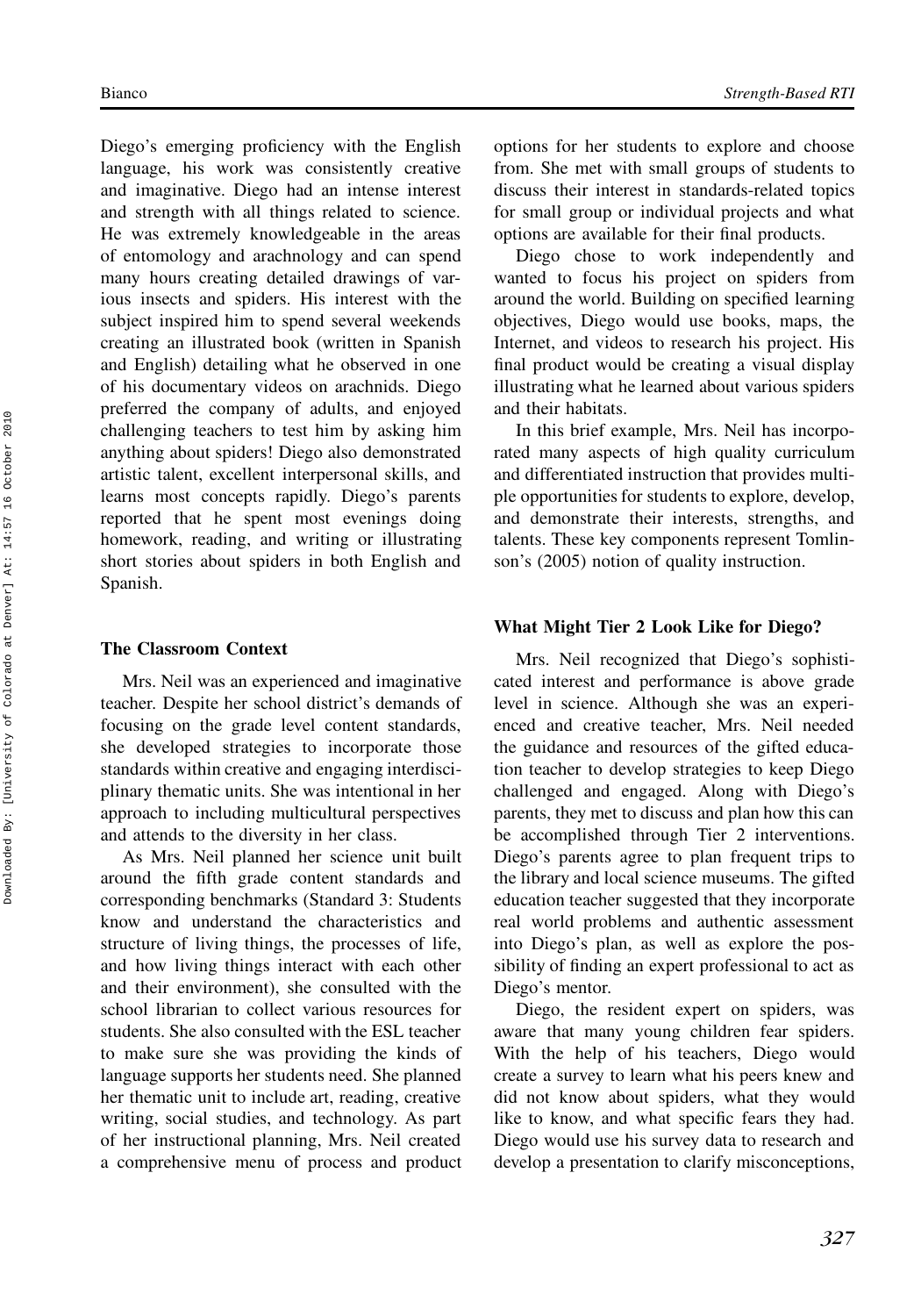allay fears, and then share this information with his peers in the form of a visual presentation. This real world project became an avenue for further research, enrichment, and authentic assessment.

Investigating real world problems and using authentic assessment can evaluate students' abilities in authentic, real world contexts. Students use analytical skills and demonstrate concepts they have learned by engaging in any number of activities. Authentic assessment is based on student performance and students are asked to demonstrate their knowledge and skills in a variety of ways. As a result, this method of assessment lends itself well to using students' strengths, an ideal alternative to traditional assessment for diverse gifted learners.

#### What Might Tier 3 Look Like for Diego?

In Diego's case, Tier 2 interventions might hold his interest and keep him challenged for a period of time; however, based on continued progress monitoring and evaluating his performance, Diego may need more intense and individualized services (in his area of strength) beyond what can be provided in the general education setting. Tier 3 for Diego may be formal nomination for gifted/talented identification and services.

## Challenges With RTI as a Model for Developing Gifted and Talented Potential

RTI holds promise for developing and nurturing gifted potential; however, there are significant challenges that must be addressed. The success of RTI as a process for identifying and developing gifted potential largely depends on the knowledge, skills, and dispositions of classroom teachers. First, as a foundation to Tier 1, teachers must provide culturally responsive, highquality curriculum and instruction that allows students' gifted potential to emerge. This requires knowledge of relevant pedagogical models and

sophisticated skills in differentiating instruction and curriculum. Sadly, research has consistently documented that classroom teachers lack the knowledge and skills to effectively differentiate instruction and curriculum to meet the needs of gifted learners (VanTassel-Baska & Stambaugh, 2005; Westberg, Archambault, Dobyns, & Slavin, 1993; Westberg & Daoust, 2004).

Teachers must also have the knowledge and skills related to identifying characteristics of gifted learners—including those from underrepresented populations. Inadequate teacher training has frequently been cited as a reason for the under-identification of gifted students including those with disabilities (Johnson, Karnes, & Carr, 1997; Silverman, 2003) and other underrepresented groups. Being able to identify gifted potential "is the educator competency that predicates all other successful services" (Croft, 2003, p. 561). Information concerning the characteristics and unique needs of gifted learners should be part of every teacher's training (Bianco, 2005; Bianco & Leech, in press).

#### Conclusion

Gifted education, like special education, is not without problems—particularly for racially, culturally, and linguistically diverse learners. With well-prepared teachers, a strength-based RTI model holds promise for responding to the needs of all learners—including gifted learners from underrepresented populations. As RTI continues to evolve and schools grapple with defining, refining, and implementing this model to meet students' needs, gifted education researchers and advocates need to be part of the dialogue and explore the possibilities of developing a system that is responsive to the needs of all learners. RTI holds promise as a strength-based, multitiered system for developing gifted potential.

#### References

Baum, S., Cooper, C. R., & Neu, T. (2001). Dual differentiation: An approach for meeting the curricular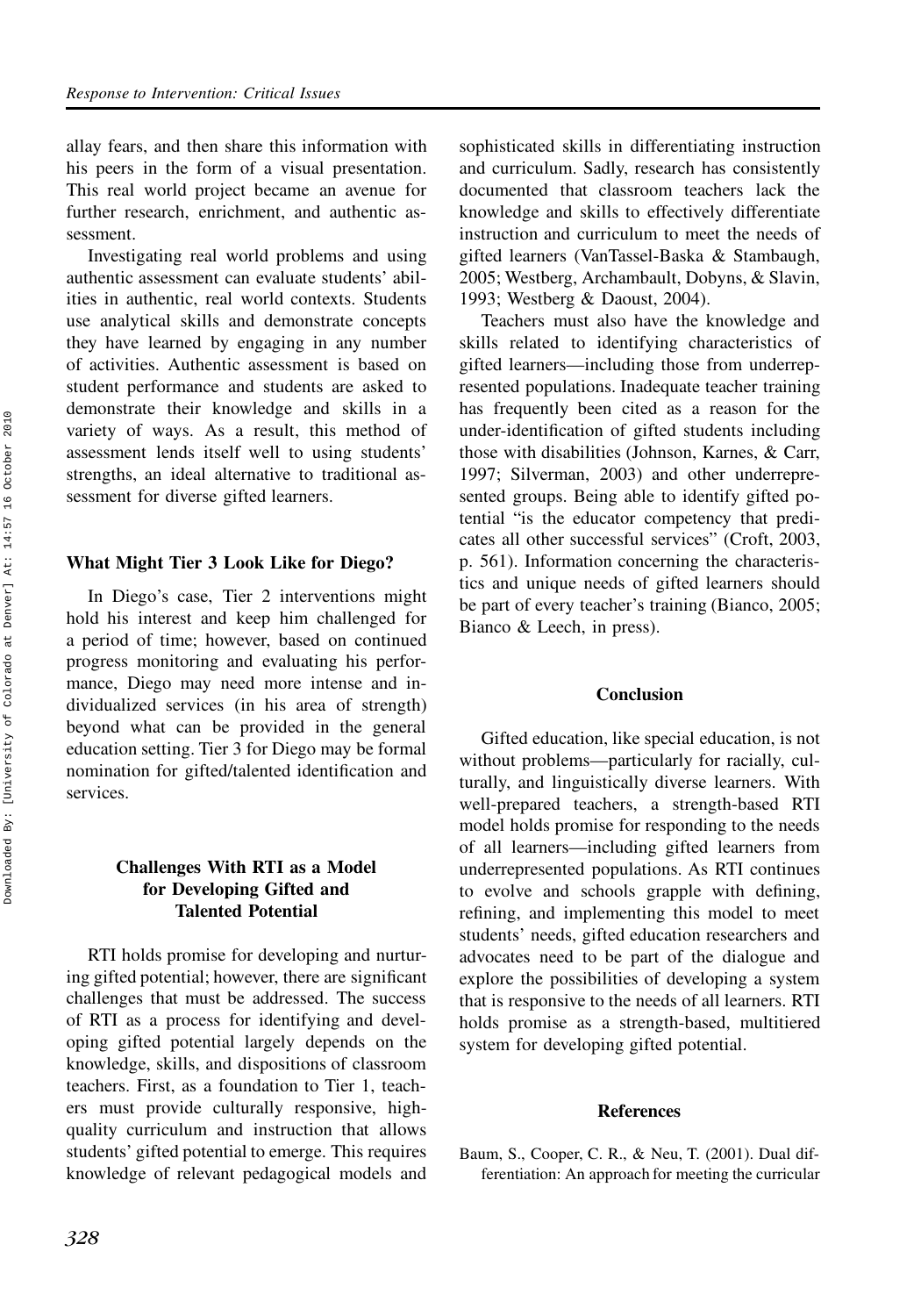needs of gifted students with learning disabilities. Psychology in the Schools, 38, 477–490.

- Bernal, E. (2002). Three ways to achieve a more equitable representation of culturally and linguistically different students in GT programs. Roeper Review, 24, 82–88.
- Bianco, M. (2005). The effects of disability labels on special education and general education teachers' referrals for gifted programs. Learning Disability Quarterly, 28, 285–293.
- Bianco, M., & Leech, N. (in press). Twice-exceptional learners: Effects of teacher preparation and disability labels on gifted referrals. Teacher Education Special Education.
- Borland, J. H. (2005). Gifted education without gifted children: The case for no conception of giftedness. In R. Sternberg & J. Davidson (Eds.), Conceptions of giftedness (pp. 1–19). New York: Cambridge University Press.
- Brown, E. F., & Abernethy, S. H. (2009). Policy implication at the state and district level with RTI for gifted students. Gifted Child Today, 32(3), 52– 57.
- Coleman, M. R., & Hughes, C. E. (2009). Meeting the needs of gifted students within an RTI framework. Gifted Child Today, 32(3), 14–17.
- Council for Exceptional Children. (2007). Position on Response to Intervention (RTI): The unique role of special education and special educators. Retrieved from http://www.cec.sped.org/AM/Template.cfm? Section=Home&Template=/CM/ContentDisplay. cfm&ContentID=11769
- Council for Exceptional Children, The Association for Gifted. (2009, April). Response to intervention for giftedness: A position paper. Presentation at the Council for Exceptional Children Annual Conference, Seattle, WA.
- Croft, L. (2003). Teachers of the gifted: Gifted teachers. In N. Colangelo & G. A. Davis (Eds.), Handbook of gifted education (3rd ed.; pp. 558–571). Boston, MA: Pearson Education.
- Ford, D. Y. (1998). The underrepresentation of minority students in gifted education: Problems and promises in recruitment and retention. Journal of Special Education, 32, 4–14.
- Ford, D. Y., & Harris, J. J. III (1999). Multicultural gifted education. New York: Teachers College Press.
- Ford, D. Y., & Grantham, T. C. (2003). Providing access for culturally diverse gifted students: From deficit to dynamic thinking. Theory Into Practice, 42, 217–225.
- Ford, D. Y., Grantham T. C., & Whiting, G. W. (2008). Culturally and linguistically diverse students in gifted education: Recruitment and retention issues. Exceptional Children, 74, 289–306.
- Gentry, M. (2009). Myth 11: A comprehensive continuum of gifted education and talent development services. Gifted Child Quarterly, 53(4), 262-265.
- Higher Education Opportunity Act, Pub. Law 110-315 (August 14, 2008).
- Hughes, C. E., & Rollins, K., (2009). RTI for nurturing giftedness: Implications for the RTI school-based team. Gifted Child Today, 32(3), 31-39.
- Johnson, L. J., Karnes, M. B., & Carr, V. W. (1997). Providing services to children with gifts and disabilities: A critical need. In N. Colangelo & G. A. Davis (Eds.), Handbook of gifted education (2nd ed.) (pp. 516–527). Needham Heights, MA: Allyn and Bacon.
- National Association of State Directors of Special Education. (2005). Response to intervention: Policy considerations and implementation. Alexandria, VA: Author.
- National Association of Gifted Children. (2009). State of states in gifted education. Washington, DC: Author.
- Patton, J. M. (1997). Disproportionate representation in gifted programs: Best practices for meeting this challenge. In A. Artilles & G. Duran (Eds.), Reducing disproportionate representation of culturally diverse students and gifted education (pp. 59–81). Reston, VA: Council for Exceptional Children.
- Robinson, A., Shore, B. M., & Enerson, D. L. (2007). Compacting the curriculum. In A. Robinson, B. M. Shore, & D. L. Enersen (Eds.). Best practices in gifted education: An evidence-based guide (pp. 117–222). Waco, TX: Prufrock.
- Sapon-Shevin, M. (1994). Playing favorites: Gifted education and the disruption of community. Albany, NY: SUNY Press.
- Sapon-Shevin, M. (1996). Beyond gifted education: Building a shared agenda for school reform. Journal for the Education of the Gifted, 19, 194– 214.
- Silverman, L. K. (2003). Gifted children with learning disabilities. In N. Colangelo & G. A. Davis (Eds.), Handbook of gifted education (3rd ed.) (pp. 533–543). Needham Heights, MA: Allyn & Bacon.
- Starko, A. J. (2008). Teacher preparation. In J. A. Plucker & C. M. Callahan (Eds.), Critical issues and practices in gifted education: What the research says (pp. 681–694). Waco, TX: Prufrock.